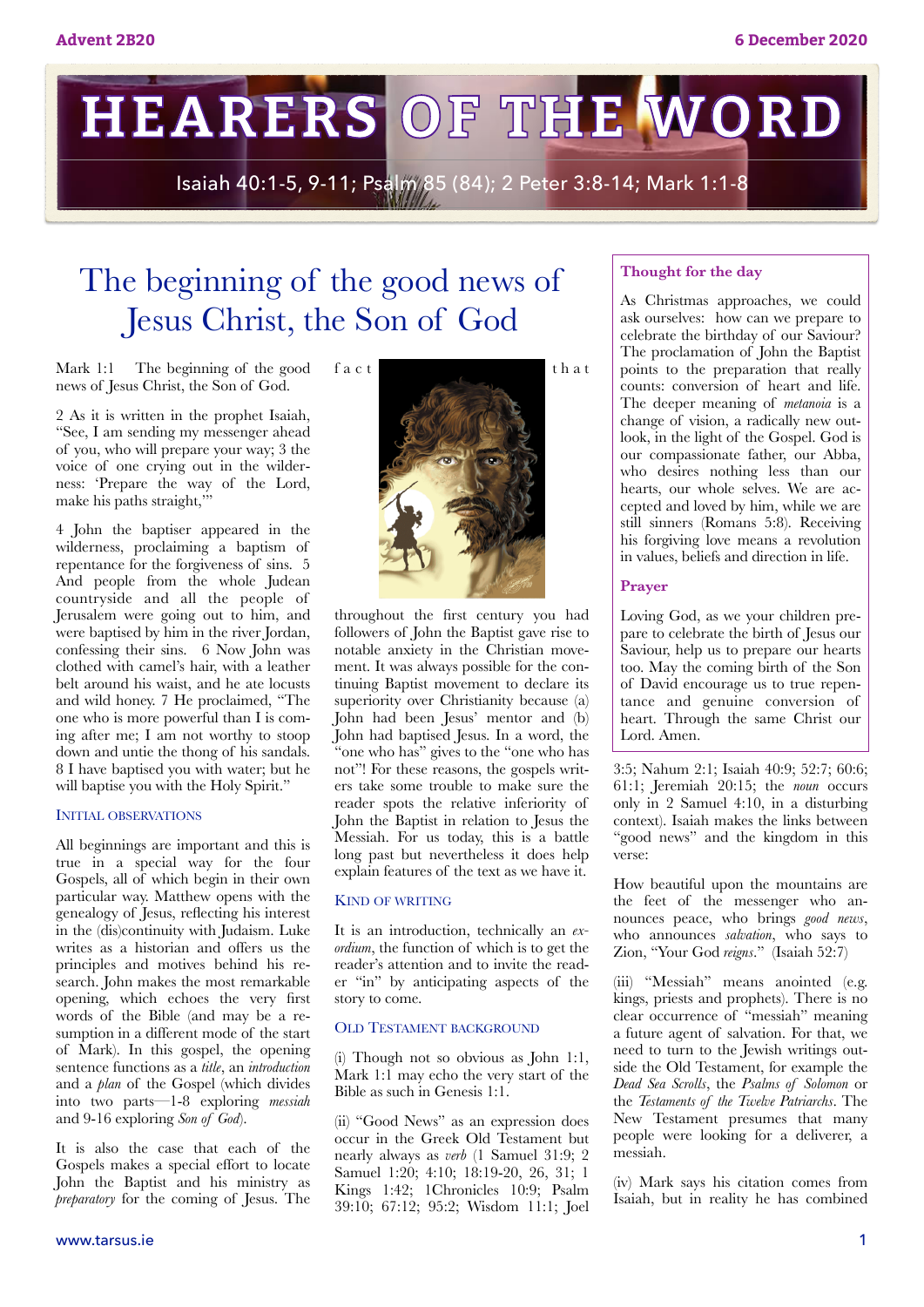See, I am sending my messenger to prepare the way before me, and the Lord whom you seek will suddenly come to his temple. The messenger of the covenant in whom you delight—indeed, he is coming, says the LORD of hosts. (Malachi 3:1)

A voice cries out: "In the wilderness prepare the way of the LORD, make straight in the desert a highway for our God. (Isaiah 40:3)

The attentive reader will notice the shift from "me" to "you" in Mal and the change from "A voice cries out: 'In the wilderness…'" to "A voice cries out in the wilderness: 'Prepare a way…'".

(v) It was expected that the end would be ushered in by the appearance of two figures, a prophet like Moses (Deut 18:15) and the return of Elijah (Malachi 4:5). Mark identifies John as "Elijah" by echoing another Old Testament text: "They answered him, "A hairy man, with a leather belt around his waist." He said, 'It is Elijah the Tishbite.'" (2 Kings 1:8)

#### NEW TESTAMENT FOREGROUND

(i) This is preparatory to the baptism of Jesus by John. The baptism one of the surest facts in early Christianity because it uncomfortable for the writers and so they would not have made it up. Jesus was a follower of the Baptist, took baptism from him (Mk 1:9-11) and started his own proclamation when his mentor has been imprisoned and effectively silenced (Mark 1:14).

(ii) The first half of this Gospel is marked by attempts to grasp the identity of Jesus and comes to a first conclusion in the confession of Peter at Caesarea Philippi (Mk 8:27-30).

(iii) The proclamation of the gospel, the good news of the kingdom, is fundamental to the story being proclaimed (Mark 1:1, 14-15; 4:11, 26, 30; 9:1, 47; 10:14-15, 23-25, 29; 12:34; 13:10; 14:9, 25; 15:43; 16:15, 20). The opening proclamation says it all:

"Now after John was arrested, Jesus came to Galilee, proclaiming the good news of God, and saying, "The time is fulfilled, and the kingdom of God has come near; repent, and believe in the good news."" (Mark 1:14-15)

(iv) John is later beheaded (Mk 6:17-29) and in 11:27-30 Mark gives us Jesus' own estimate of John.

#### ST PAUL

But how are they to call on one in whom they have not believed? And how are they to believe in one of whom they have never heard? And how are they to hear without someone to proclaim him? And how are they to proclaim him unless they are sent? As it is written, "How beautiful are the feet of those who bring good news!" (Romans 10:14–15)

#### BRIEF COMMENTARY

Much of the comment is already present in the remarks above.

**Verse 1** "Beginning" has three functions: the start of the book, the start of the ministry, the start of the coming of the kingdom.

**Verses 2-3** Mark seems to be the first to come up with these citations to help recognised the role of John. The success of this innovation can be see in John 1:22-23, where the Baptist himself cites Isaiah!

**Verse 4** Thus John aligns himself with those unhappy with the Temple and its cult. Repentance is better rendered conversion and corresponds to the OT to turn or to return to God.

**Verse 5** The popular response to John helps account for the need to kill him.

**Verse 6** John is the expected Elijah.

**Verse 7-8** The historical John may have contrasted water with wind / fire, which in the Gospels becomes the Holy Spirit.

#### POINTERS FOR PRAYER

**1.** John the Baptist is presented as a messenger to prepare the way for Jesus. Who have been messengers to you, preparing the way for the Lord? To whom have you been such a messenger?

**2.** The voice cries in "the desert" or wilderness...a reminder to us that when we feel that we are in a desert place in our lives, we should not give up hope. It may be that God's grace will come to us at any moment. Have you had an experience of God's grace coming to you when you were in a desert place?

**3.** John calls the people to repentance (= a change of heart), as a way to a new life. Can you recall times when you had a change of heart, and the change led to new life for you?

**4.** John baptised people with water as a gesture to mark their change of heart. Sometimes we perform an action to symbolise our change of heart - write a letter, throw away our last cigarettes, etc. Can you remember a symbolic gesture with which you marked a change of heart?

**5.** John did not claim to be greater than he was and freely acknowledged the greater role that Jesus would play. When have you seen yourself, or others, act with that kind of humility, freely acknowledging the place of God and of others in what is happening? What difference does it make to you when you are comfortable with your own important, but limited, worth?

#### PRAYER

With tender comfort and transforming power you come into our midst, O God of mercy and might.

Make ready a way in the wilderness, clear a straight path in our hearts, and form us into a repentant people, that the advent of your Son may find us watchful and eager for the glory he reveals.

We ask this through him whose coming is certain, whose day draws near: your Son, our Lord Jesus Christ, who lives and reigns with you in the unity of the Holy Spirit, God forever and ever. Amen.

|                 | <b>Advent Readings</b>         |                       |                   |                | <b>Themes</b>           |
|-----------------|--------------------------------|-----------------------|-------------------|----------------|-------------------------|
| <b>Advent 1</b> | Is $63:16-17$ ; $64:1$ , $3-8$ | Ps 80(79)             | 1 Cor 1:3-9       | Mk 13:33-37    | End of Time             |
| <b>Advent 2</b> | Is $40:1-5, 9-11$              | $\textbf{Ps} 85 (84)$ | 2 Pet 3:8-14      | $Mk$ 1:1-8     | <b>John the Baptist</b> |
| <b>Advent 3</b> | Is $61:1-2$ , $10-11$          | Magnificat            | 1 Thess $5:16-24$ | Jn 1:6-8,19-28 | John the Baptist        |
| <b>Advent 4</b> | 2 Samuel 7:1-5,8-11,16         | Ps 89 (88)            | Rom 16:25-27      | Lk $1:26-38$   | Mary                    |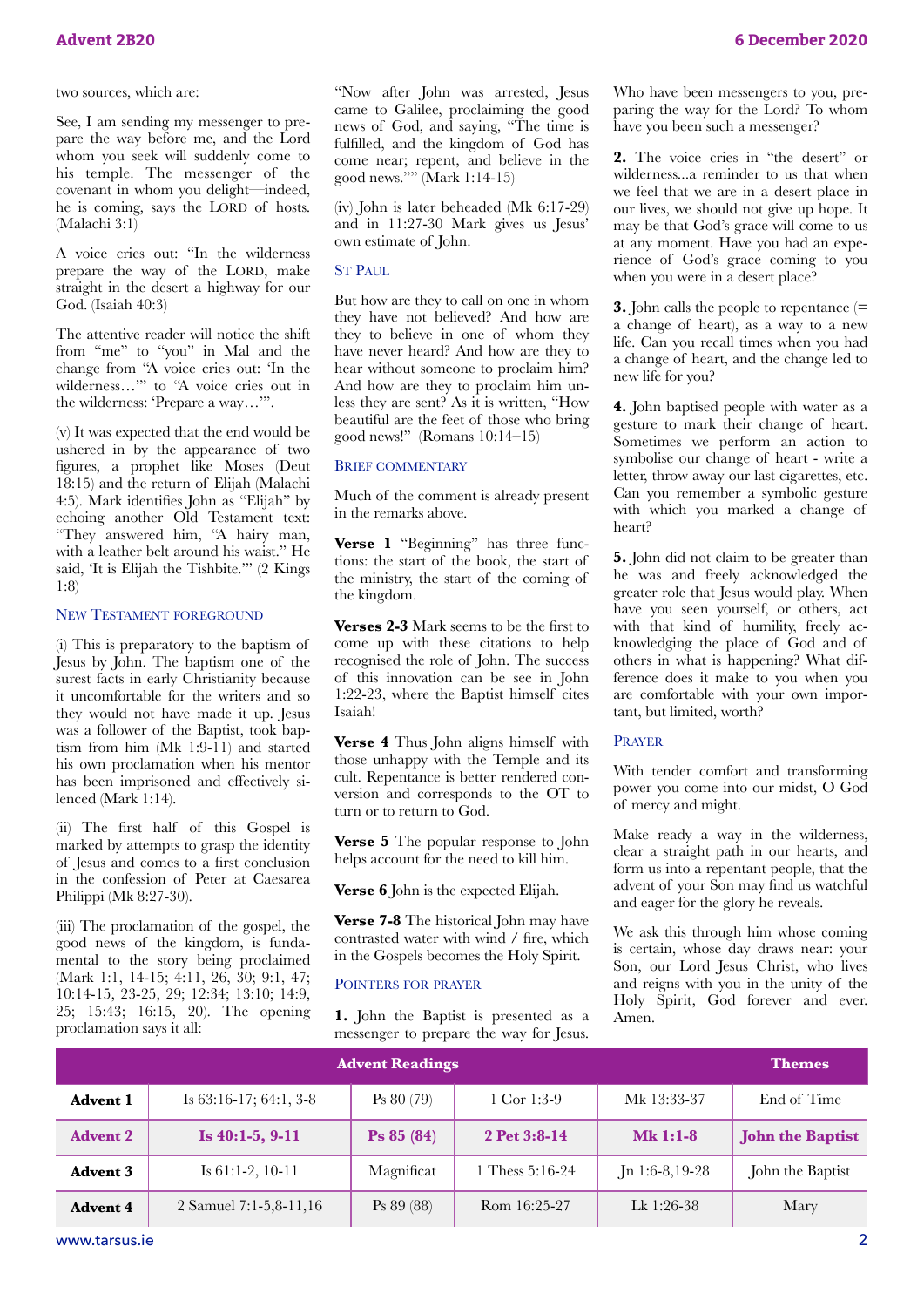## One day is like a thousand years, and a thousand years are like one day

2 Pet 3:8 But do not ignore this one fact, beloved, that with the Lord one day is like a thousand years, and a thousand years are like one day. 9 The Lord is not slow about his promise, as some think of slowness, but is patient with you, not wanting any to perish, but all to come to repentance. 10 But the day of the Lord will come like a thief, and then the heavens will pass away with a loud noise, and the elements will be dissolved with fire, and the earth and everything that is done on it will be disclosed.

2 Pet 3:11 Since all these things are to be dissolved in this way, what sort of persons ought you to be in leading lives of holiness and godliness, 12 waiting for and hastening the coming of the day of God, because of which the heavens will be set ablaze and dissolved, and the elements will melt with fire? 13 But, in accordance with his promise, we wait for new heavens and a new earth, where righteousness is at home.

2 Pet 3:14 Therefore, beloved, while you are waiting for these things, strive to be found by him at peace, without spot or blemish; 15 *and regard the patience of our Lord as salvation.* 

*So also our beloved brother Paul wrote to you according to the wisdom given him,* 16 *speaking of this as he does in all his letters. There are some things in them hard to understand, which the ignorant and unstable twist to their own destruction, as they do the other scriptures.* 

#### INITIAL OBSERVATIONS

The reading fits in with the other readings for the second Sunday of Advent and it can be read in a straightforward way for its exhortation.

At the same time, it must be confessed that the apocalyptic imagery is something of a block today. A contextualised reading, however, should permit a richer interpretation.

#### KIND OF WRITING

2 Peter combines two kinds of writing, the letter and the testament. By the time it was written, the letter had become the standard format for Christian instruction. However, within that format we find also testamentary passages.

The question of its relationship to Jude is enlivened by the great number of parallels between these two documents. Because of its references, it looks as if it was written after the collection and circulation of Paul's letters (see v. 15), and after 1 Peter and Jude. Some scholars point to a date as late as 120-150 for the approximate time of writing.

As for the context, the opponents seem to be an extreme evolution / distortion of Paul's doctrine of grace. This has led to licentiousness (cf. 1 Corinthians 6:12; 10:23) on the moral level and a complete abandonment of eschatology on the spiritual level. The tension between the "already" and the "not yet" has been decided comprehensively in favour of the former. Hence, the insistence in the passage selected in the lectionary.

1:1-2 Greeting 1:3-11 God's blessing *1:12-3:16 Testament*  3:17-18a: Closing exhortation 3:18b Doxology

*The testament itself:* 

1:12-15 A personal reflection 1:16-21 Insistance 2:1-22 Attacking false teachers *3:1-16 The Second Coming* 

It would be good to read all of ch. 3.

#### ORIGIN OF THE READING

The context of writing cannot be separated from the question of authorship. Almost unanimously, critical scholars regard 2 Peter as one of the very latest Christian documents, written in the *name* of Peter but not actually by the apostle. Dating: AD 120-200.

#### RELATED READINGS

For a thousand years in your sight are like yesterday when it is past, or like a watch in the night. (Psalms 90:4)

Have I any pleasure in the death of the wicked, says the Lord GOD, and not rather that they should turn from their ways and live? (Ezekiel 18:23)

Then the LORD said, "You are concerned about the bush, for which you did not labour and which you did not grow; it came into being in a night and perished in a night. And should I not be concerned about Nineveh, that great city, in which there are more than a

hundred and twenty thousand persons who do not know their right hand from their left, and also many animals?" (Jonah 4:10–11)

#### BRIEF COMMENTARY

**Verse 8** This is the very thing which the false teachers ignore. They ignore God's word (see vv. 5-7), God's time (v. 8) and the patience of God (vv. 9 and 15).

**Verse 9** Many passages of scripture are alluded to (see above).

**Verse 10** Cf. Matthew 24:43; Luke 19:36; 1 Thessalonians 5:2, 4; Revelation 3:3; 16:15.

**Verses 11-12** The language reflects the outlook of apocalyptic and at the same time the early Pauline metaphor of a new creation (2 Corinthians 5:17; Galatians 6:15).

**Verse 13** Believers are to match God's patience with their own. Good moral living will bring forward the end.

**Verse 14** It is not that the day will *never*  come; rather in the meantime how should we live? Spot or blemish: cf. Ephesians 1:4; Colossians 1:22; 1 Thessalonians 3:13. To be "found" is positive in the New Testament. For the suddenness of salvation cf. Matthew 23:43-44; 1 Thessalonians 5:12; Revelation 3:3.

#### POINTERS FOR PRAYER

**1.** As Christians even today we live between the "already" and the "not yet," sure of God's presence and yet hoping and yearning for its fulfilment. Can you identify with this in your own life?

**2.** Words like holiness and godliness seem to come from another time and yet conversion is never "done." How do I see my faith evolving over the next few years?

**3.** It is possible to be money rich and time poor, in the contemporary idiom. What is your experience of the quality and use of time in your life? Can we regard time as a gift of the Lord's patience, as he waits for us to continue on the path of true discipleship?

#### PRAYER

Timeless God, we come to your through your gift of time, fleeting and yet real and grace-filled. Help us to use the time we have well and to recognise the times of your coming to us. We make our prayer through Christ our Lord. Amen.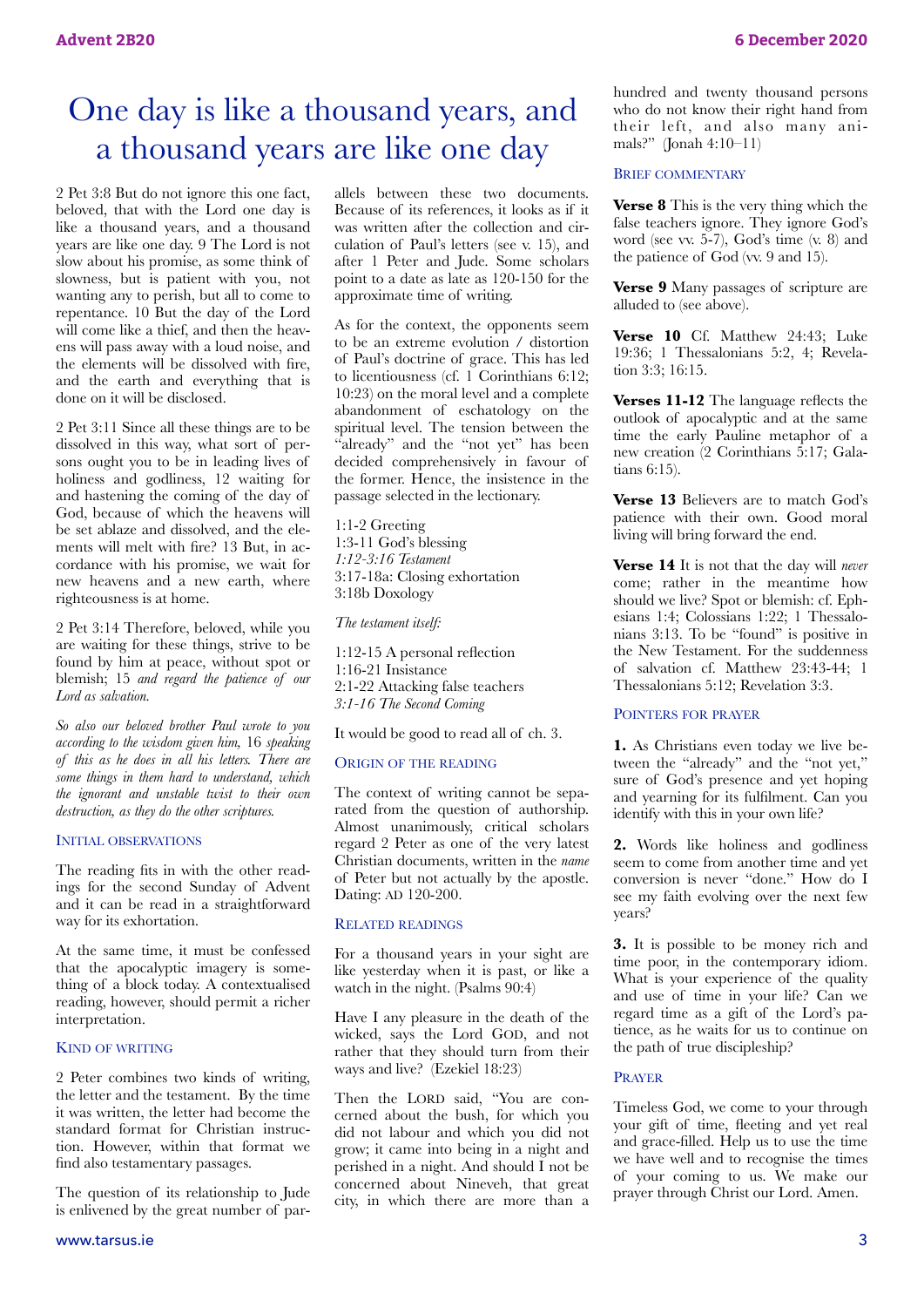## Get you up to a high mountain, O Zion, herald of good tidings

Isa 40:1 Comfort, O comfort my people, says your God. 2 Speak tenderly to Jerusalem, and cry to her that she has served her term, that her penalty is paid, that she has received from the LORD'S hand double for all her sins.

Isa 40:3 A voice cries out: "In the wilderness prepare the way of the LORD, make straight in the desert a highway for our God. 4 Every valley shall be lifted up, and every mountain and hill be made low; the uneven ground shall become level, and the rough places a plain. 5 Then the glory of the LORD shall be revealed, and all people shall see it together, for the mouth of the LORD has spoken."

Isa 40:9 Get you up to a high mountain, O Zion, herald of good tidings; lift up your voice with strength, O Jerusalem, herald of good tidings, lift it up, do not fear; say to the cities of Judah, "Here is See, the Lord GOD comes with might, and his arm rules for him; his reward is with him, and his recompense before him.

11 He will feed his flock like a shepherd; he will gather the lambs in his arms, and carry them in his bosom, and gently lead the mother sheep.

#### INITIAL OBSERVATIONS

To use a modern cliché, this is the iconic reading for Advent. It is, of course, a wonderful reading, full of hope and vision, as familiar to us from the opening of Handel's Messiah, as from the Bible itself. V. 3 is used in Mark's gospel to introduce and "locate" John the Baptist.

#### KIND OF WRITING

This passage is a very fine example of biblical poetry. Almost every two lines illustrate poetic parallelism. You might notice that the second line is not simply a repetition in other words but actually brings forward the thought. Robert Alter speaks of the "uneasy synonymity" of biblical poetry. For example:

*…that she has served her term, that her penalty is paid, that she has received from the Lord's hand double for all her sins.* 

Three systems of metaphors are intertwined: forensic (sin and punishment, reward and recompense), construction

[www.tarsus.ie](http://www.tarsus.ie) 4

(roads and highways, hills and mountains), pastoral (shepherding). The language of shepherding echoes at the end words of compassion and tenderness at the start.

#### ORIGIN OF THE READING

As noted regularly, the book of Isaiah seems to have been produced in three distinct phases. Our reading today opens the section (chs. 40-55) proclaimed and written down during the Babylonian Exile (587-539 BC). That exile was experienced and remembered as the greatest calamity to fall upon the people of Israel.

The tragedy triggered an intense questioning and eventually a massive renewal of faith at all levels. So much is this the case that it is often said they went out *Israelites* and came back *Jews*. This is not only because only one of the twelve tribes seems to have survived—the Judeans / the Jews—but because in Exile they took up the distinctive marks of Judaism as we know it up to today. These include synagogue, the dietary laws, Sabbath observance, and, perhaps, moving circumcision from puberty to birth.

#### RELATED READINGS

Shepherding language is found widely, starting with the call of David (1 Sam 16:6-13) and, famously, in Psalm 23, *The Lord is my shepherd*. Ezekiel 34 is especially intense, as a few verses will illustrate.

I myself will be the shepherd of my sheep, and I will make them lie down, says the Lord GOD. I will seek the lost, and I will bring back the strayed, and I will bind up the injured, and I will strengthen the weak, but the fat and the strong I will destroy. I will feed them with justice. (Ezekiel 34:15–16)

#### BRIEF COMMENTARY

Verse 1 "My people" and "your God" are measures of intimacy.

**Verse 2** Behind lies the idea that the Exile was a kind of punishment or at least had to be treated as an opportunity for purification.

**Verse 3** Whose voice? The herald who will bring the news to Zion. Notice it is not a highway *to* our God but *for* our God. This implies God was with them all long in exile.

**Verse 4** The topography (used in metaphor) does really reflect the return from Babylon but echoes the Exodus. I.e. the return is seen as a new Exodus.

**Verse 5** God's glory is God's saving presence.

**Verse 9** The herald is to speak from places significant in Jewish memory: Zion and Jerusalem.

**Verse 10** God's arm symbolises God's power—but exercised like a shepherd.

**Verse 11** A great biblical theme—God as shepherd of his people—is used again to give new hope to those in Exile. It is a detailed, very tender description.

#### POINTERS FOR PRAYER

**1.** Can I remember difficult experiences in my life, which in retrospect turned out to be moments of grace? What about my life and challenges at present?

**2.** In the life of prayer, it often seems God is absent, especially in difficult times. How do I become aware of this hidden presence of God?

**3.** Often there are "things" in my life which make it difficult for me to open my whole self to God. What are my mountains and valleys? How do I make a straight highway for my God.

**4.** A great and constant message in the bible is encapsulated in two phrases: "do not fear" and "here is your God". We all need that deep reassurance.

**5.** We are carried through life by others, their love and concern, and by God who comes to those "who know their need of God", the poor in spirit. Acknowledgement of the times God has borne me through shadows and dark valleys.

#### PRAYER

God of love, speak to us your word of comfort that we may encouraged to lift our voices and acknowledge, "here is our God."

As you have cared for us like a shepherd, may we too care for all among whom we minister, that your Gospel may not only be heard in words but also seen in deeds.

We make our prayer through Christ our Lord. Amen.